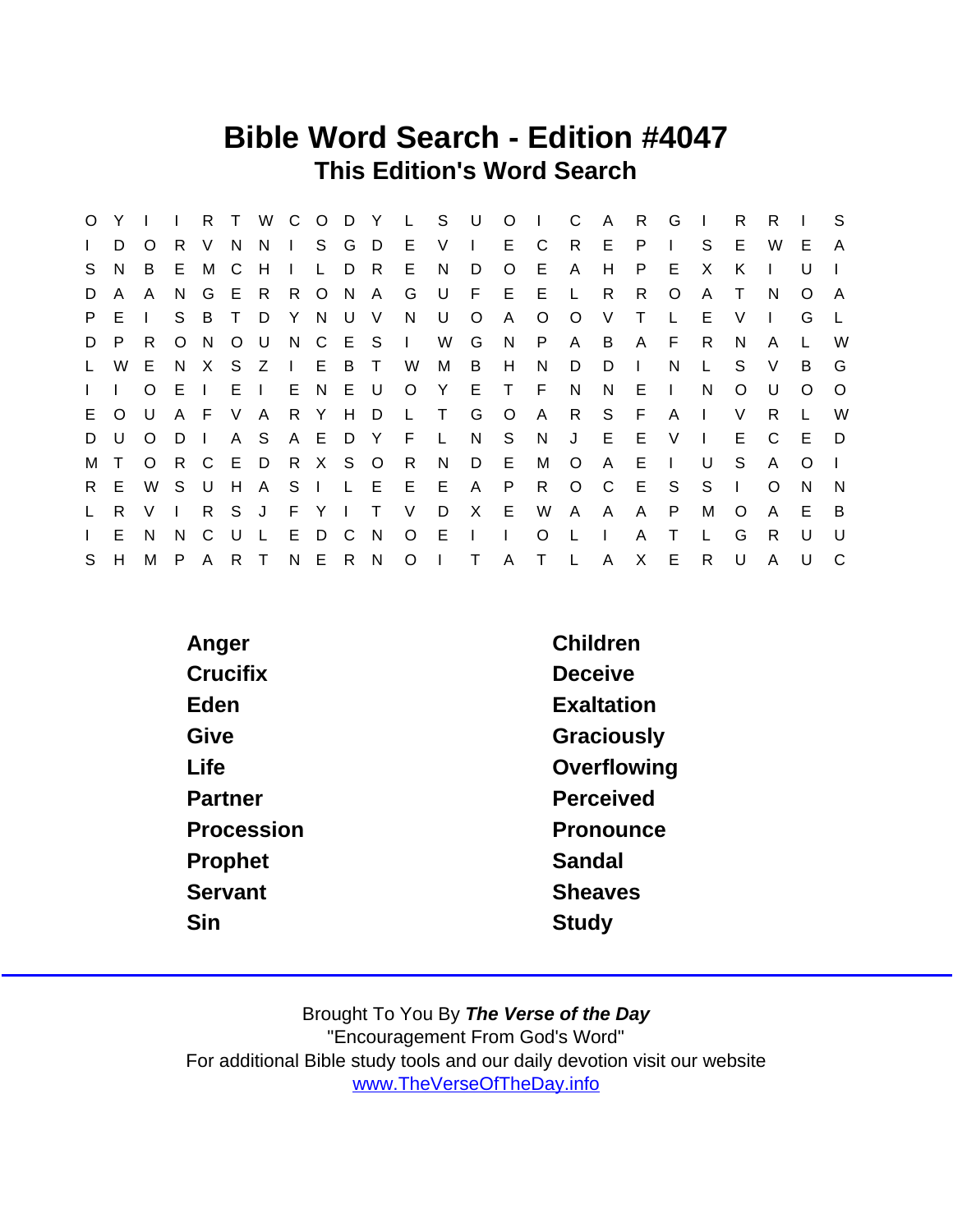## Bible Word Search - Edition #4047 Word Search Answer Guide

| $\circ$      |              |              |              |                 |               |             |       |       |                |         | y i i r t w c o d Y L S U O I |             |              |              |              | $\mathbf{C}$ | A              | R            | G        | $\mathbf{i}$ | $\mathsf{r}$ | $\mathsf{r}$ | - i          | S            |
|--------------|--------------|--------------|--------------|-----------------|---------------|-------------|-------|-------|----------------|---------|-------------------------------|-------------|--------------|--------------|--------------|--------------|----------------|--------------|----------|--------------|--------------|--------------|--------------|--------------|
| j.           | d            | $\circ$      | $\mathsf{r}$ | V               |               |             |       |       |                |         | n N I S g D E V I             |             |              | E C          |              | R            | - E -          | P            | j.       | S.           | $\mathbf{e}$ | W            | e            | a            |
| S.           | n            | b            | e            | m               | C             | $H$ $\perp$ |       | L D R |                |         | E                             | N           | d            | $\mathsf{o}$ | $\mathbf{e}$ | a            | h.             | P.           | E        | $\mathsf{x}$ | k.           | - i          | u            | $\mathbf{I}$ |
| d            |              | a A N        |              | G               | ERr           |             |       |       |                | on a G  |                               | <b>u</b>    | f            | $\mathbf{e}$ | e            | $\mathbf{L}$ | R              | R            | $\circ$  | a            | t            | n            | $\Omega$     | a            |
| p            | $\mathbf{e}$ | i.           | s            |                 | b t d y n u v |             |       |       |                |         | N                             | <b>u</b>    | $\circ$      | a            | $\circ$      | $\circ$      | V.             | $-t$         | L        | E.           | V            | $\mathbf{I}$ | G            | -1           |
| d            |              | P R O        |              | N               |               |             |       |       |                |         | O U N C E S I W               |             | $\mathsf{g}$ | n            | P            | A            | b              | A f          |          | $\mathsf{r}$ | n.           | a            | $\mathbf{I}$ | W            |
| $\mathbf{L}$ | W            | e e          | n            | $\mathsf{X}$    |               |             | S z i |       |                | e b T W |                               | m           | $\mathsf{b}$ | H            | N            | d            | D              | $\mathbf{I}$ | n        | L.           | s            | $\vee$       | b            | g            |
| $\mathbf{i}$ | i.           | $\circ$      | e e          | $\mathbf{1}$    |               |             |       |       |                |         | Eiene U O y E T f N           |             |              |              |              |              | n              | $\mathbf{e}$ | $\sim 1$ | n.           | $\circ$      | u            | $\circ$      | $\circ$      |
| $\mathbf{e}$ | $\circ$      | $\mathsf{u}$ |              | a F V a r y h D |               |             |       |       |                |         | L T                           |             | $g$ o        |              | Ars          |              |                | F            | a        | $\mathbf{i}$ | $\mathsf{V}$ | $\mathsf{r}$ | $\mathbf{L}$ | W            |
| d            | <b>u</b>     | $\Omega$     | d            | $\mathbf{L}$    |               |             | A s a |       |                | e d Y F |                               | $\Box$      | n S          |              | n            | $\mathbf{i}$ | E              | Е            | V        | $\mathbf{L}$ | E.           | C            | E            | - D          |
| m            | t            | $\circ$      | $\mathsf{r}$ | C               | Edrx so       |             |       |       |                |         | R                             | N           | d            | e            | m            | $\circ$      | a              | e            | j.       | u            | s.           | a            | $\Omega$     | $\mathbf{i}$ |
| $\mathbf{r}$ | e            | W            | S.           | U               |               |             | Hasil |       |                | e       |                               | $E$ $E$     | $\mathsf{a}$ | P            | R            | $\circ$      | $\overline{C}$ | E            | S.       | S            | $\Box$       | O            | <sup>N</sup> | n            |
| $\mathbf{L}$ | $r \vee$     |              | $\mathbf{i}$ | R               |               |             | S j f | y it  |                |         | V                             | D           | $\mathsf{X}$ | e            |              | w a a        |                | a            | p        | m            | $\circ$      | a            | e            | b            |
| i.           | e            | n            | n.           | C.              | u             | $\Box$      | e     | d     | c <sub>n</sub> |         | $\circ$                       | - E         | j.           | - i -        | $\mathsf{o}$ | $\perp$      | $\mathbf{i}$   | a            | t        | $\mathbf{I}$ | g            | $\mathsf{r}$ | u            | u            |
| S.           | h            | $m$ $P$      |              | A R T N E R N   |               |             |       |       |                |         |                               | $O \quad I$ | T A          |              | T L          |              | $\mathsf{A}$   | $\mathsf{X}$ | Е        | $\mathsf{r}$ | u            | a            | u            | C            |

Crucifix: Vertical Deceive: Horizontal Eden: Vertical **Exaltation: Horizontal** Life: Diagonal **Contact Contact Contact Contact Contact Contact Contact Contact Contact Contact Contact Contact Contact Contact Contact Contact Contact Contact Contact Contact Contact Contact Contact Contact Contact Contac** Prophet: Diagonal Sandal: Diagonal Servant: Diagonal Sheaves: Vertical Sin: Horizontal Sin: Study: Vertical

Anger: Horizontal Children: Horizontal Give: Horizontal Graciously: Horizontal Partner: Horizontal Perceived: Horizontal Procession: Horizontal Pronounce: Horizontal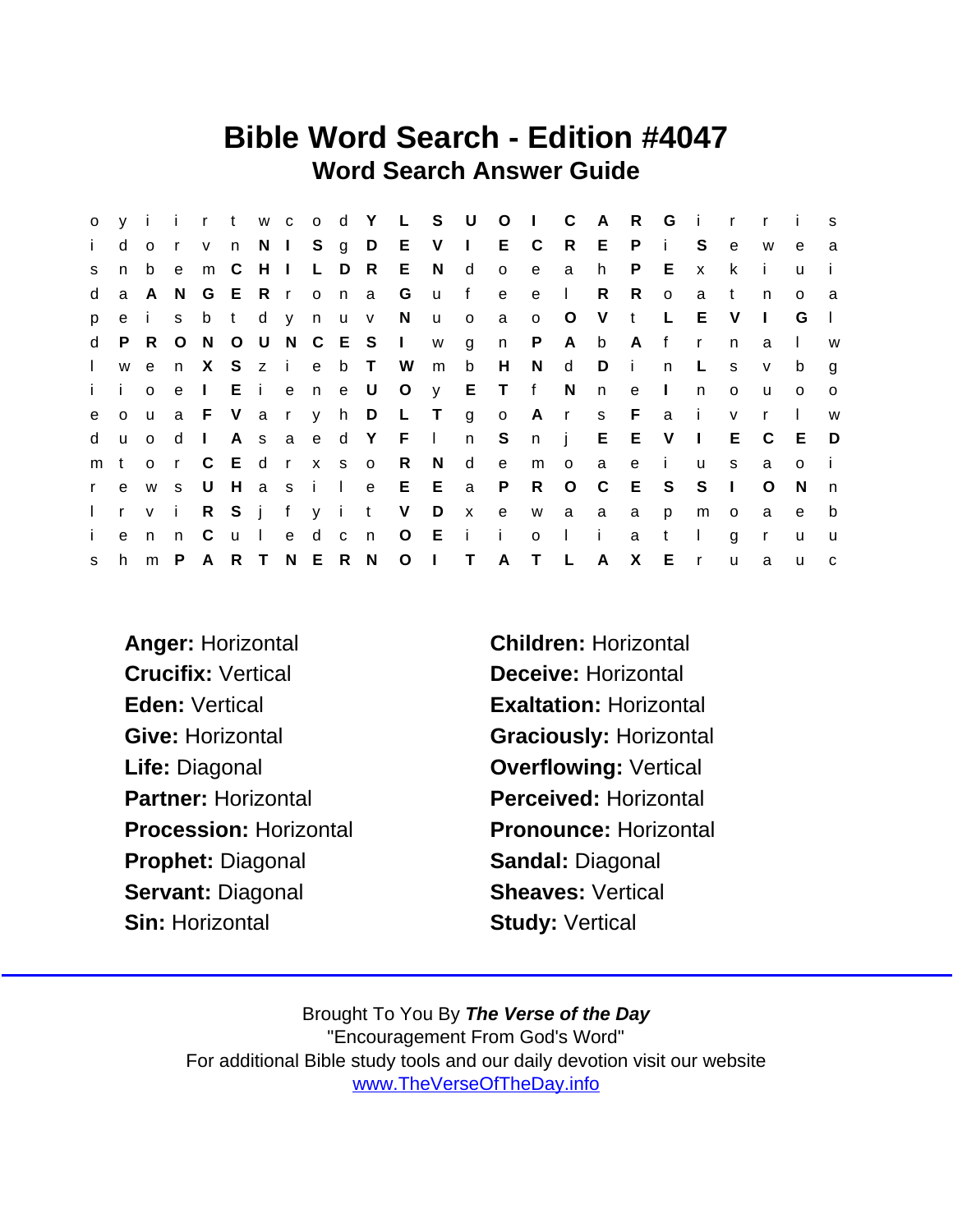# Bible Word Search - Edition #4047 Words Used And Their Definitions

### Anger

A strong feeling of being offended or frustration

#### Children

People of a young age and have not yet reached adulthood; In Hebrew culture, a person's descendants regardless of the generational gap

Crucifix

A Christian icon depicted as Jesus nailed to a cross

**Deceive** 

To convince someone to believe a lie

Eden

Original home of Adam and Eve, said to have been located in modern day Iraq. See Genesis 2:8-15

**Exaltation** 

Act of lifting someone / something into a realm of worship

Give

To hand something over to someone

**Graciously** 

To act with compassion towards another

Life

Existence on the physical or spiritual level

**Overflowing** 

Having more than enough of something

**Partner** 

A companion